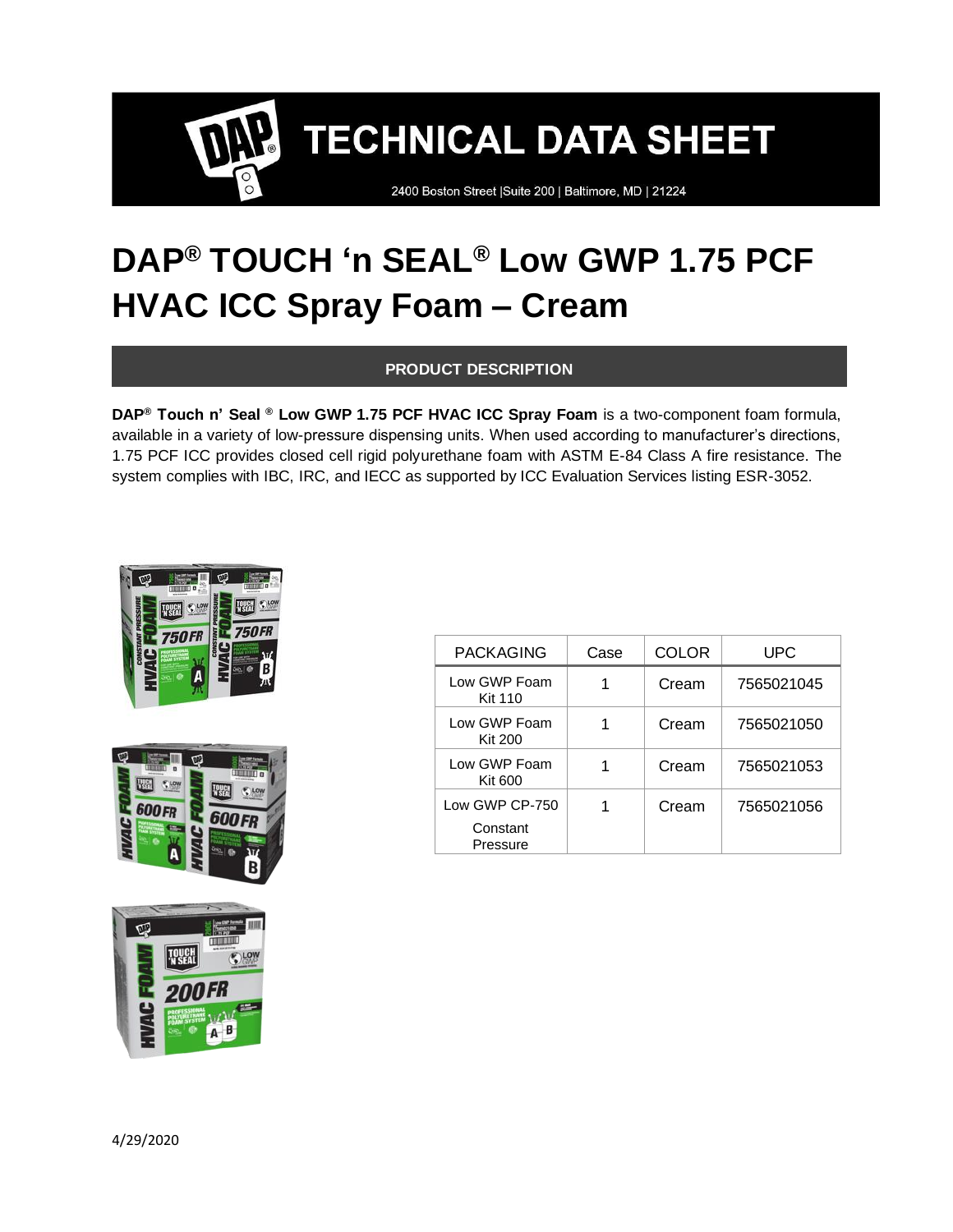2400 Boston Street | Suite 200 | Baltimore, MD | 21224

### **KEY FEATURES & BENEFITS**

- Low-pressure, closed cell, medium density spray foam
- Saves energy and increases comfort by reducing drafts
- No shaking or pre-mixing required
- Cured foam does not shrink or settle
- Dries in minutes
- Closed cell structure
- Reduces vibration and sound transmission
- Low-odor formulation
- Easy to transport
- Low maintenance
- Increases structural strength
- 12 month shelf life

#### **SUGGESTED USES**

#### **USE TO COVER, FILL AND SEAL:**

- Ducts
- Duct Connections
- Around Vents
- Crawlspaces
- Basements
- Foundation walls
- Air Barrier

#### **FOR BEST RESULTS**

- **Apply in temperatures between 60°F - 90°F (16°C - 32°C)**
- **Chemical contents must be between 70°F - 90°F (21°C - 32°C) before dispensing**
- **Surface temperatures should be between 60°F - 90°F (16°C - 32°C)**
- Surface must be free of oil and dirt for adhesion
- Do not store at temperatures above 120°F (49°C)

## **APPLICATION**

#### **DIRECTIONS: Important – read all directions and cautions before use. Always wear gloves, eye protection and work clothes. Use drop cloths. Always refer to local building codes prior to use.**

**Preparation / Application:** Please refer to Operating Instructions found inside the product packaging or call Customer Service at 888-DAP-TIPS. Surfaces to be sprayed must be dry, clean, and free of dust, dirt, grease, and other substances that may inhibit proper adhesion.

4/29/2020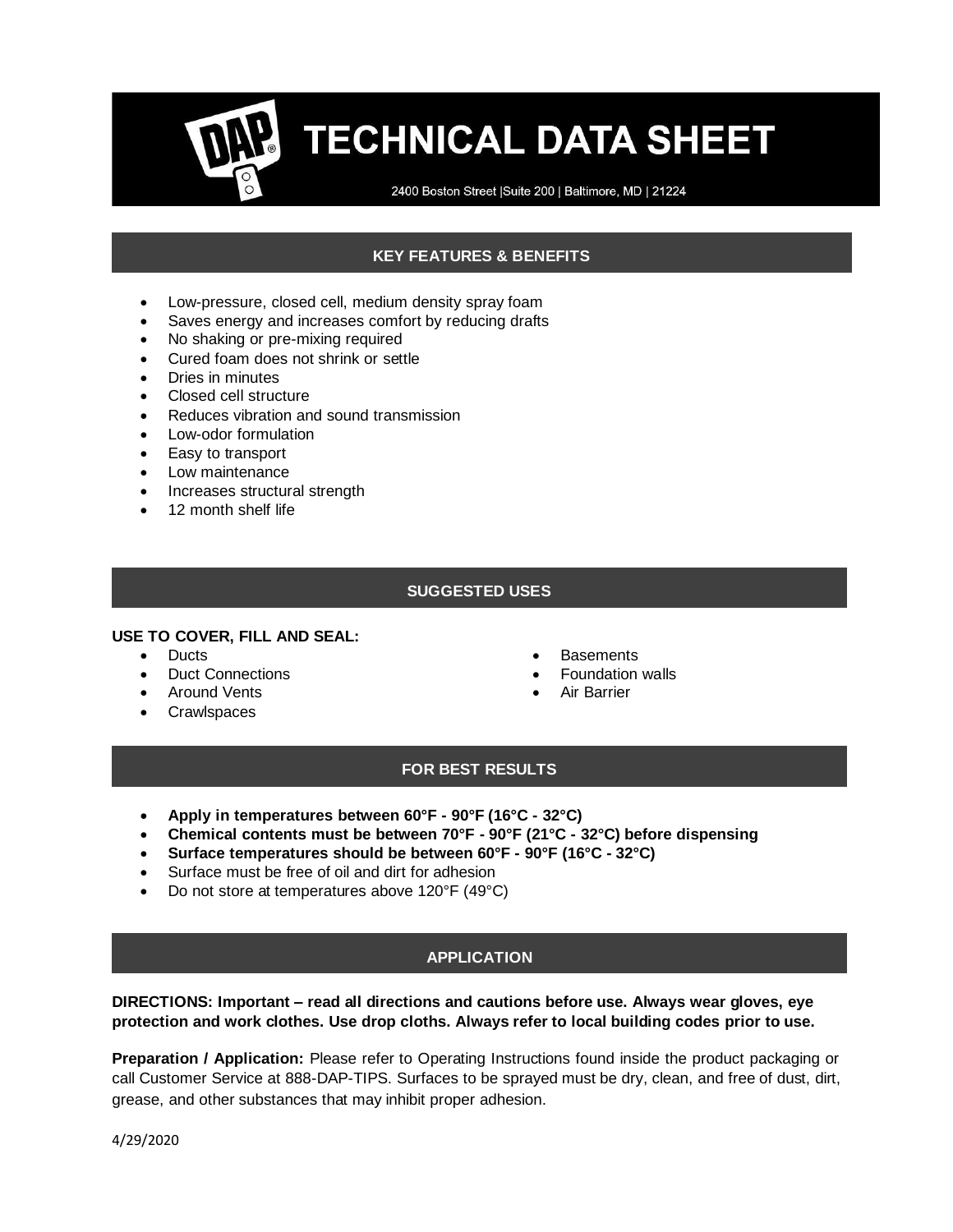2400 Boston Street | Suite 200 | Baltimore, MD | 21224

**Clean-up:** If wet foam contacts skin, clean immediately with a dry rag – do not use water – water accelerates curing. Cured foam must be removed mechanically from surfaces. Uncured foam can be cleaned from most surfaces with Foam Cleaner or acetone. Do not attempt to remove cured solvents. If foam dries on skin, apply generous amounts of petroleum jelly, put on plastic gloves and wait 1 hour. With a clean cloth, firmly wipe off residue and repeat process if necessary. DO NOT use acetone or other solvents to remove product from skin.

**Storage & Disposal.** Keep container tightly closed in a cool, well-ventilated area. Store upright below 90° F (33°C). Do not expose containers to conditions that may damage, puncture, or burst the containers. Dispose of leftover material / containers in accordance with Federal, state, and local regulations. See SDS for more information.

| <b>TYPICAL PHYSICAL &amp; CHEMICAL PROPERTIES</b>                       |                                 |  |
|-------------------------------------------------------------------------|---------------------------------|--|
|                                                                         |                                 |  |
| Shelf Life                                                              | 12 months; unopened container   |  |
| <b>Tack Free Time</b>                                                   | 45 - 75 seconds                 |  |
| <b>Fully Cured</b>                                                      | Approx. 1 hour                  |  |
| Cuttable                                                                | 5 minutes                       |  |
| Fungi Resistance                                                        | Does not support growth         |  |
| ASTM D1621 Compressive Strength                                         | 31 psi (214 kPa)                |  |
| ASTM E-90 Sound Transmission Class                                      | 32 @ 1-1/2" (38mm)              |  |
| <b>ASTM E-96 Water Vapor Transmission</b>                               | 0.83 perms @ 2" (50mm)          |  |
| <b>ASTM E-283 Air Permeance</b>                                         | <0.001 CFM / ft2 (0.006 L/s/m2) |  |
| ASTM C518 R-Value - Initial $(1" / 2")$                                 | 6.88 / 13.82                    |  |
| ASTM C518 R-Value - Aged $(1" / 2")$                                    | 6.5/13                          |  |
| ASTM D-1622 Density (Core)                                              | 1.75 pcf (28.0 kg/m3)           |  |
| ASTM D-1622 Density (In place)                                          | 2.2 pcf (35 kg/m3)              |  |
| <b>ASTM D2856 Closed Cell Content</b>                                   | >96%                            |  |
| ASTM D1623 Tensile Strength                                             | 24 psi (167 kPa)                |  |
| <b>International Residential Code</b>                                   | Compliant                       |  |
| Surface Burning Characteristics 2" thickness (Flame / Smoke)            | 15 / 400                        |  |
| Yield Bd ft.*<br>Foam Kit 110<br>Foam Kit 200<br>Foam Kit 600<br>CP-750 | 110<br>200<br>600<br>750        |  |

\*Theoretical yield is used as an industry standard to represent the size of two-component foam kits. The calculation is based upon ideal conditions, does not include blowing agent loss, and may vary according to application method or environmental factors.